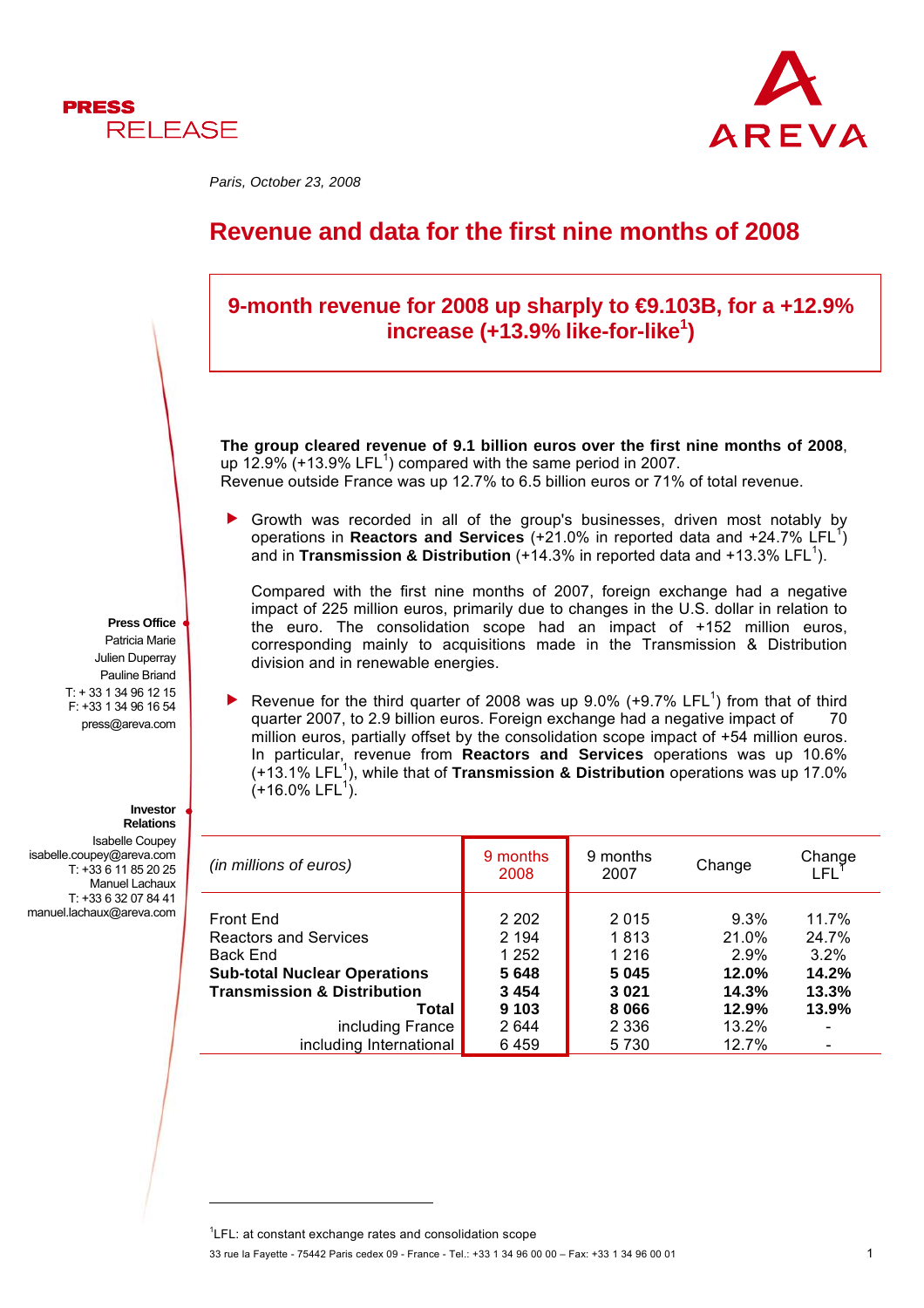

### **I – Comments on revenue growth by division**

#### **Front End division: 11.7% organic growth over nine months**

Revenue for the Front End division rose 9.3% over the first nine months of 2008 (11.7% LFL<sup>1</sup>) to 2.202 billion euros. Foreign exchange had a negative impact of 78 million euros. Items of note were as follows:

► In *Mining* and *Enrichment*, the buoyant export sales seen in the first half softened in the third quarter.

► In *Fuel*, third quarter sales continued to benefit from the trend observed in the first half of the year, with strong business in France and Germany.

#### **Reactors and Services Division: strong contribution from major contracts**

Revenue from the **Reactors and Services** division was up 21.0% (+24.7% LFL<sup>1</sup>) to 2.194 billion euros. Foreign exchange had a negative impact of 51 million euros.

Of particular note:

► In *Plants*, the major projects of Flamanville 3, Olkiluoto 3 and Taishan (the latter contract had not yet been signed in the third quarter of 2007) and the start of detailed design for the U.S. EPR made substantial contributions to growth. Engineering and instrumentation and control systems business continued to be strong.

► In *Nuclear Services*, after a particularly high level of business in the first half characterized by several steam generator replacements and a unit outage campaign in the United States that began earlier than in 2007, business returned in the third quarter of 2008 to the levels of the third quarter of 2007.

► Business was sharply up for *AREVA TA*, due in particular to the third quarter contribution of the contract pertaining to the French Barracuda nuclear-powered submarine.

#### **Back End division: return to normal business levels after a very strong first half 2008**

Revenue for the **Back End** division came to 1.252 billion euros over the first three quarters of 2008 (1.216 billion euros over the first nine months of 2007), for an increase of 2.9% (+3.2% LFL<sup>1</sup>), after 8.7% growth in the first half.

The year-on-year increase is due in particular to:

► The return to normal production and delivery levels at La Hague and Marcoule during the third quarter, after an exceptionally brisk first half; and

► Continuing strong business in *Logistics*, despite a slowdown in the third quarter.

#### **Transmission & Distribution division: continuing brisk business for new orders and strong revenue growth**

New orders for the first nine months of the year rose to 4.534 billion euros, a 19.2% increase. The backlog stood at 6.013 billion euros at the end of September.

As of the end of September 2008, revenue for the **Transmission & Distribution** division was up 14.3% (+13.3% LFL<sup>1</sup>), for a total of 3.454 billion euros, after climbing sharply in the third quarter  $(+17.0\%$  in reported data and  $+16.0\%$  LFL<sup>1</sup>). Over the nine-month period, foreign exchange had a negative impact of 94 million euros, but this was more than offset by the consolidation of Passoni & Villa, Nokian Capacitors and VEI Distribution, which contributed a combined total of 121 million euros in revenue.

► The sharp upturn in third quarter sales is attributable both to the deployment of lean manufacturing in the *Products* business unit and to progress in the *Systems* business unit's various projects.

► Geographically, revenue growth was driven mainly by Asia (+29%), particularly India, followed by the Near East and the Middle East (+17%), and Europe (+19%), particularly Germany.

 $1$  Like for like, i.e. at constant exchange rates and consolidation scope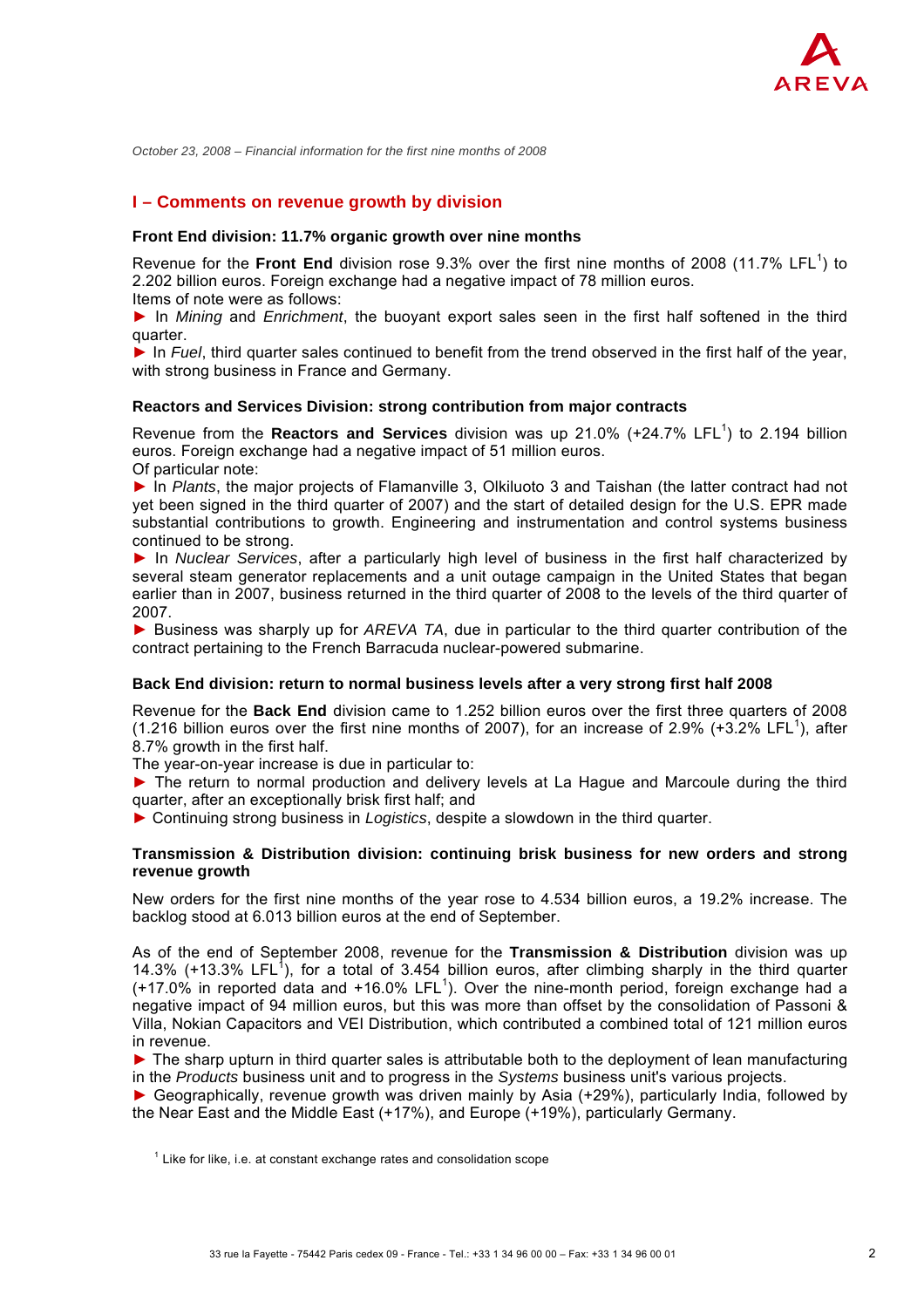

## **II – Detailed information on the group's performance**

In the third quarter of 2008, the key factors influencing the group's financial position were:

- The conjunctural downturn in uranium spot prices, which prompted the group to curtail its trading operations drastically.
- The return to normal activity levels year-on-year in the *Nuclear Services* and *Recycling* business units, for which the timing of deliveries was particularly favorable in the first half.
- Progress on OL3 construction in Finland, which made significant headway in the third quarter, with more than 20,000 m<sup>3</sup> of concrete poured compared with 110,000 m<sup>3</sup> poured since June 2005. In addition, confronted with the extension of the construction schedule since the beginning of the project, the AREVA-Siemens consortium was able to persuade TVO to adopt measures to accelerate and improve the program; those measures are largely under the latter's control. In this regard, and based on ongoing discussions with TVO, the AREVA-Siemens consortium plans to update the schedule by the end of the year.
- On-time performance of the group's work tasks for the FA3 project at Flamanville, France, in accordance with EDF's schedule.
- **Progress on the engineering and production of forgings needed to supply two nuclear islands to** the Chinese utility CGNPC, in accordance with the customer's schedule.

The economic and financial crisis has a limited impact on the group:

- The group has not been affected by the solvency and liquidity crisis of the banking system.
- In the **Nuclear** business, the group does not expect its growth to be significantly penalized by the current economic crisis due to the geographic diversity of its installed base and the soundness of the fundamentals underlying the nuclear revival.
- In the **Transmission & Distribution** business, the segment most exposed to the economic slowdown would appear to be Industry, which represents about 20% of its revenue.

For 2008, the group confirms its outlook of strong backlog and revenue growth. However, limited growth in operating income is expected.

# **III – Significant third quarter 2008 operations and events**

- $\blacktriangleright$  In the area of strategy:
	- AREVA and the Jordan Atomic Energy Commission signed a memorandum of agreement in the mining sector that will translate into the creation of a joint company that will explore for uranium resources in Jordan.
	- The International Atomic Energy Agency (IAEA) validated the safety options selected for ATMEA 1, the reactor developed by AREVA and MHI, in a report aimed at verifying the relevance and exhaustiveness of those options prior to the start of the certification process, to begin in 2009.
	- The UK's Nuclear Decommissioning Authority designated Nuclear Management Partners consisting of AREVA, URS Washington Division and AMEC – as a "preferred bidder" to manage the company that will operate the Sellafield site in the United Kingdom.
	- AREVA and Duke Energy announced the creation of a joint company called ADAGE, which will develop a fleet of standardized biomass power plants in the United States. AREVA will design and build each unit, while Duke will operate the plants.
	- In the Transmission & Distribution sector, AREVA and Shanghai Electric, one of China's largest manufacturers of mechanical and electrical equipment, announced that they have extended their agreement by confirming the construction of two new transformer plants that will enable the AREVA T&D division to triple its power transformer manufacturing capacity in China.
	- In India, AREVA and GE Consumer & Industrial announced an alliance to supply turnkey electrical solutions to the power generation, mining, metallurgy and handling sectors.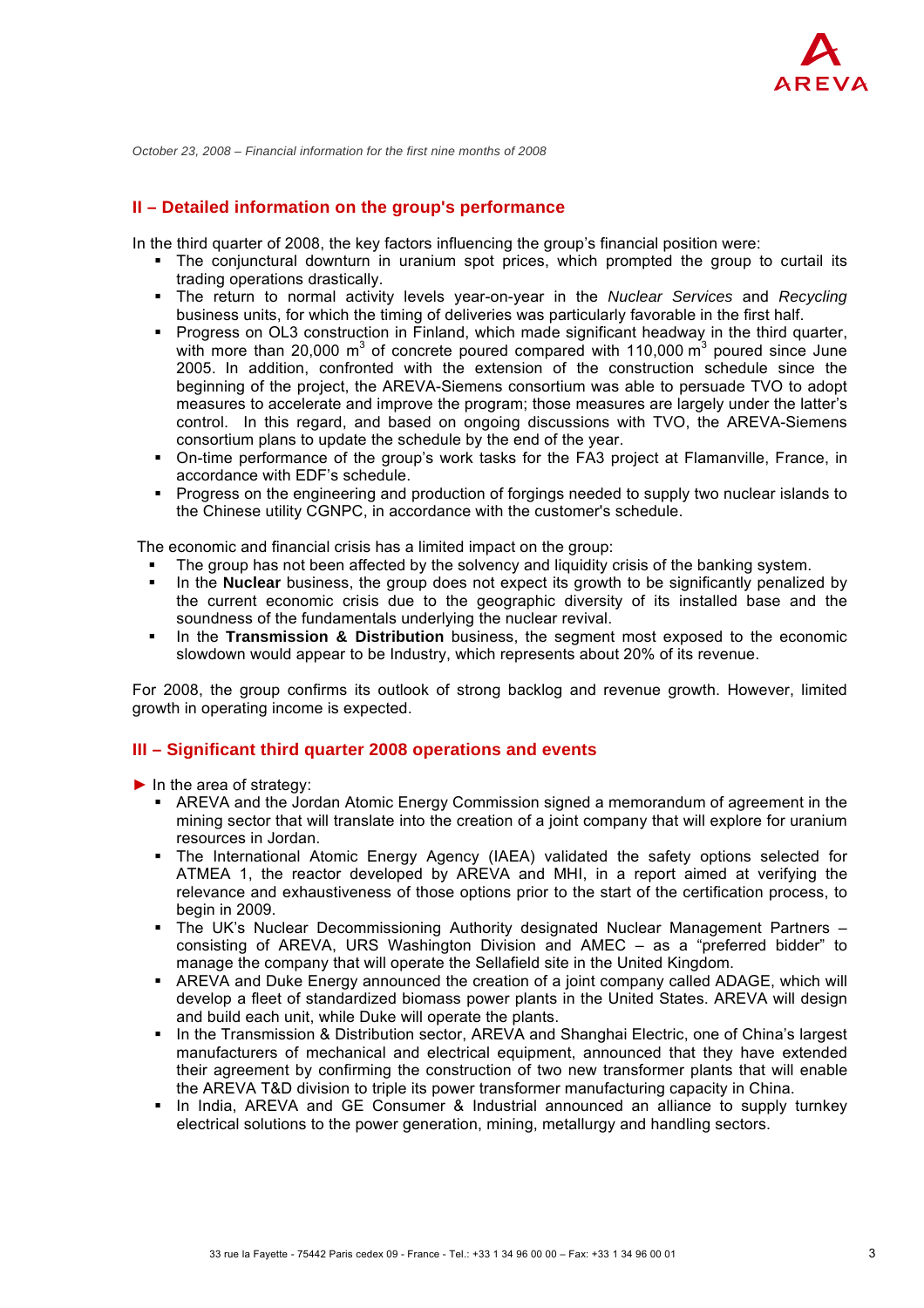► On the commercial side, AREVA signed several large contracts in the third quarter of 2008. Some of the more significant ones are:

- Several contracts in the **Front End** with U.S. and Asian utilities for a combined total of close to 750 million euros, including a 140-million euro contract in *Fuel* with the Taiwanese utility Taipower.
- Contracts totaling close to 180 million euros in the **Back End**, in particular with the CEA and the U.S. Department of Energy.
- In the **Transmission & Distribution** division, a 60-million euro contract with Bahrain Aluminium BSC (ALBA) to replace transformer banks and rectifiers.

#### **Upcoming events and publications**

- January 29, 2009 5:45 pm (Paris time): Press release 2008 sales revenue
- February 25, 2009 5:45 pm (Paris time): Press release 2008 results

# *About us*

*With manufacturing facilities in 43 countries and a sales network in more than 100, AREVA offers customers reliable technological solutions for CO<sub>2</sub>-free power generation and electricity transmission and distribution. We are the world leader in nuclear power and the only one to operate in every area of this sector. Our 72,000 employees are committed to continuous improvement on a daily basis, making sustainable development the focal point of the group's industrial strategy. AREVA's businesses help meet the 21st century's greatest challenges: making energy available to all, protecting the planet, and acting responsibly towards future generations.*

*www.areva.com*